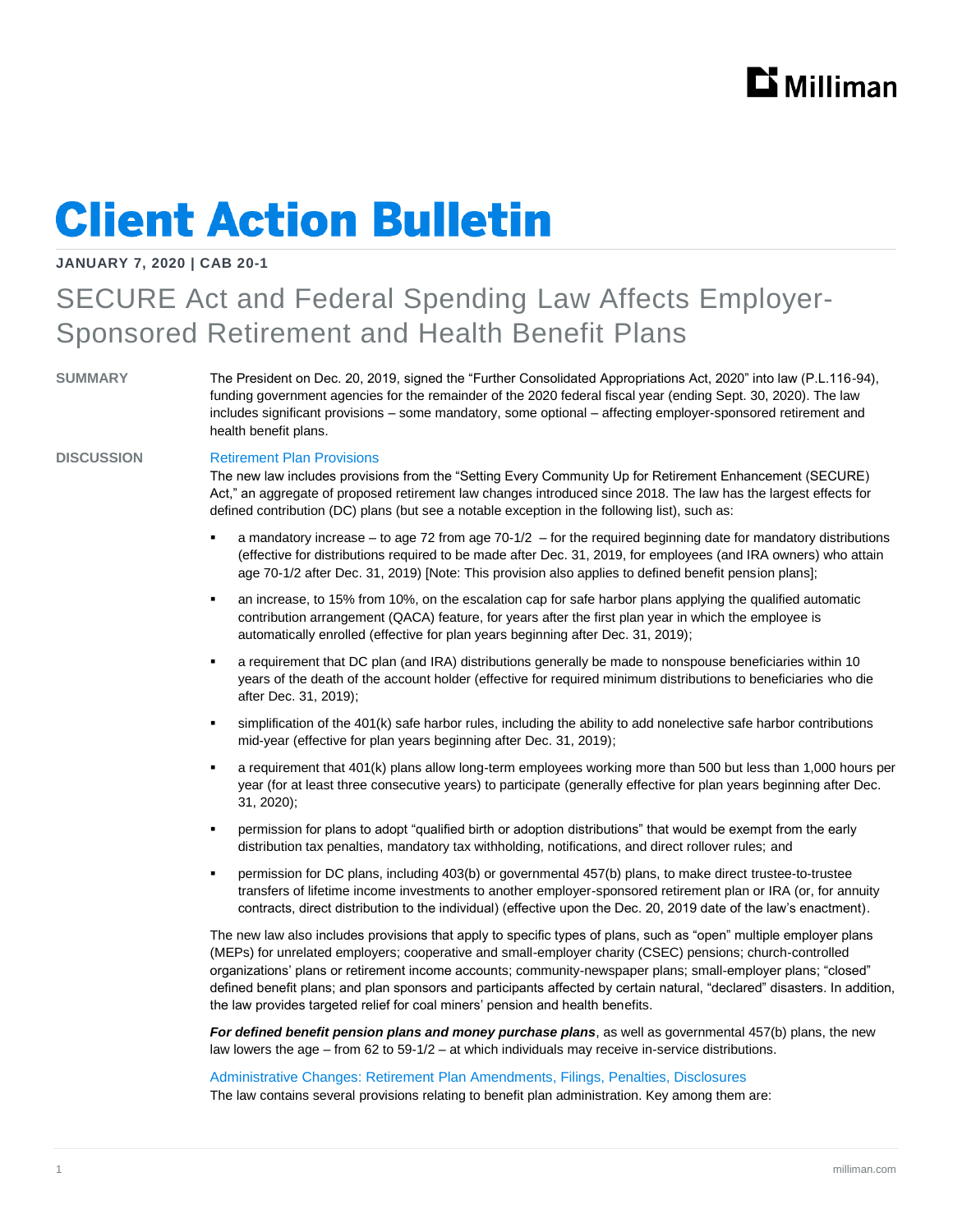- *Remedial amendment period*  Plan amendments due to the SECURE Act provisions or related regulations may be made through the last day of the plan year that begins in 2022, except that governmental and collectively bargained plans have through the last day of the plan year that begins in 2024.
- *Plan adoption deadline* Employers have until the due date (with extensions) for their tax returns to adopt a plan for a taxable year.
- *Consolidated Form 5500 reporting of DC plans*  A plan sponsor may file a single consolidated Form 5500 for a group of similar plans. The group of plans must: consist of individual account or DC plans; have the same trustee, named fiduciaries, and administrator; use the same plan year; and offer the same investments or investment options.
- *Lifetime income disclosures by DC plans* Benefit statements must, at least annually, include an illustration of the monthly payments a participant would receive under a qualified joint-and-survivor annuity and a single-life annuity. The Department of Labor is required to issue regulations and a model disclosure within one year of the SECURE Act's enactment date of Dec. 20, 2019
- *Fiduciary safe harbor for annuity provider selection* The law creates a statutory safe harbor similar to the regulatory safe harbor for fiduciaries in the selection of annuity providers. Under the SECURE Act's provisions, DC plan fiduciaries: could rely on the insurer's written representations about its financial capabilities; may consider value, features, and insurer attributes other than the lowest-cost contract; and need not review the appropriateness of a selection after purchasing a contract for a participant.
- *Increased penalties* For failures to file certain forms and notices due after Dec. 31, 2019, penalties will increase tenfold. For example, the penalty for failing to file Form 5500 (*Annual Return/Report of Employee Benefit Plan*) increases from \$25/day to \$250/day (up to a maximum of \$150,000, from \$15,000). Failing to file Form 8955-SSA (*Annual Registration Statement Identifying Separated Participants with Deferred Vested Benefits*) or failing to file a required notice of certain changes in a plan's registration information increases to \$10/participant or \$10/day, respectively (up to a maximum of \$50,000 or \$10,000, respectively). A failure to provide a required withholding notice to participants prior to making a distribution increases to \$100/failure (up to a maximum of \$50,000).

### Employer Health Plan Provisions

The law new law permanently repeals: the "Cadillac" tax, the 40% excise tax (which had been delayed by 2016 and 2018 laws and set to become effective in 2022) on "high-cost" employer-sponsored health plans (effective for taxable years after Dec. 31, 2019); and the annual fee on individual and group health insurance providers (effective for calendar years beginning after Dec. 31, 2020).

The Patient-Centered Outcomes Research Institute (PCORI) fee that was set to expire with plan/policy years ending on or before Oct. 1, 2019, and assessed on health insurers and self-insured plans will now extend to plan/policy years ending before Oct. 1, 2029.

### Tax Extenders

The law includes one-year (through 2020) tax "extenders" covering tax provisions that have expired or are set to expire. Some of these would apply to specific employment settings, such as the tax credit for employers that provide certain paid family leave, the Work Opportunity Tax Credit for hiring individuals from targeted groups, and the Indian Employment tax credit for businesses that employ American Indians or their spouses. In addition, the law extends through 2020 the credit for health insurance coverage for certain individuals receiving Trade Adjustment Assistance or pension benefits paid by the Pension Benefit Guaranty Corporation.

**ACTION** The SECURE Act presents retirement plan sponsors – mostly those offering DC plans – with numerous mandatory and optional provisions to consider and, when/if adopted, will require plan amendments and changes to participant communications and administrative systems. Employers with insured or self-insured group health plans are likely to welcome the repeal of the insurance provider fee and the Cadillac tax, and should also be mindful of the PCORI fees being extended for an additional 10 years.

> For additional information about the SECURE Act, an assessment of the new law's provisions on your retirement plan, or assistance with plan adoption or amendments and participant communications, please contact your Milliman consultant.